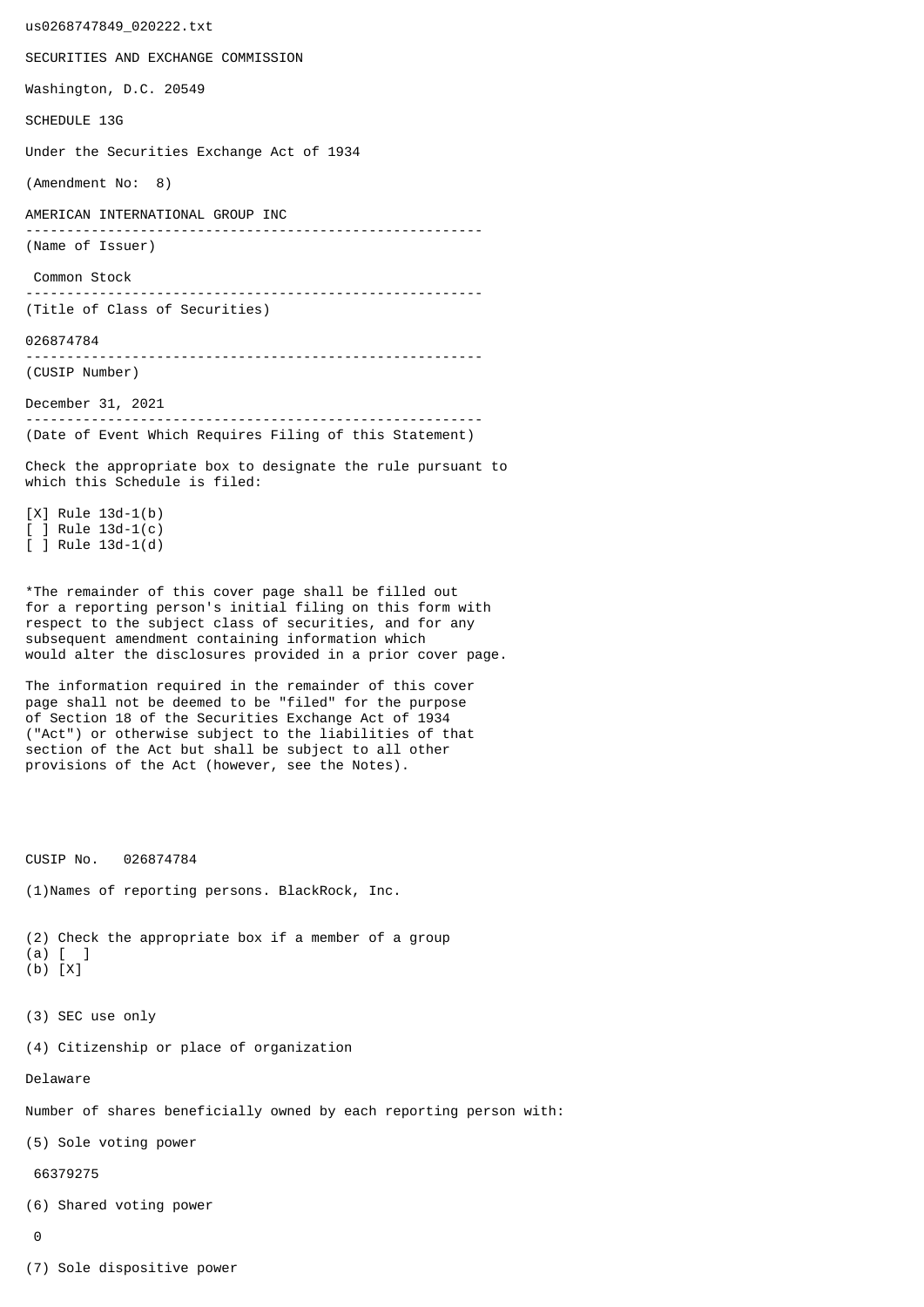```
 74043375
(8) Shared dispositive power
 \boldsymbol{\Theta}(9) Aggregate amount beneficially owned by each reporting person
  74043375
(10) Check if the aggregate amount in Row (9) excludes certain shares
(11) Percent of class represented by amount in Row 9
 8.9%
(12) Type of reporting person
HC
Item 1.
Item 1(a) Name of issuer:
           -----------------------------------------------------------------------
AMERICAN INTERNATIONAL GROUP INC
Item 1(b) Address of issuer's principal executive offices:
 -----------------------------------------------------------------------
175 WATER STREET
NEW YORK NY 10038
Item 2.
2(a) Name of person filing:
               ----------------------------------------------------------------------
BlackRock, Inc.
2(b) Address or principal business office or, if none, residence:
 -----------------------------------------------------------------------
BlackRock, Inc.
55 East 52nd Street
New York, NY 10055
2(c) Citizenship:
                            --------------------------------------------------------------------
 See Item 4 of Cover Page
2(d) Title of class of securities:
                                       -------------------------------------------------------------------
 Common Stock
2(e) CUSIP No.:
See Cover Page
Item 3.
If this statement is filed pursuant to Rules 13d-1(b), or 13d-2(b) or (c),
check whether the person filing is a:
[ ] Broker or dealer registered under Section 15 of the Act;
[ ] Bank as defined in Section 3(a)(6) of the Act;
```
] Insurance company as defined in Section  $3(a)(19)$  of the Act;

[ ] An investment adviser in accordance with Rule  $13d-1(b)(1)(ii)(E)$ ;

[ ] Investment company registered under Section 8 of the

Investment Company Act of 1940;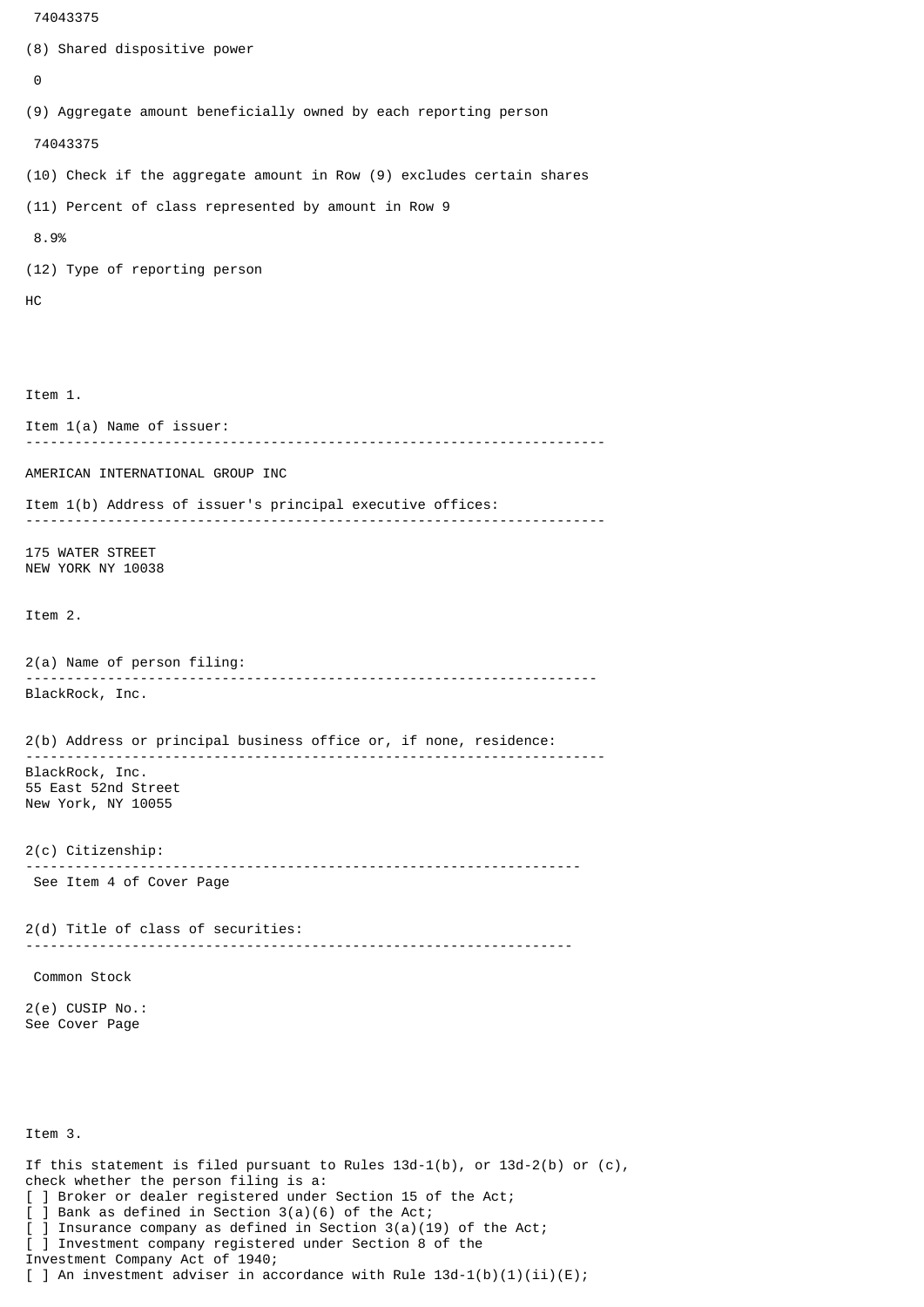[ ] An employee benefit plan or endowment fund in accordance with Rule  $13d-1(b)(1)(ii)(F);$ [X] A parent holding company or control person in accordance with Rule  $13d-1(b)(1)(ii)(G);$ [ ] A savings associations as defined in Section 3(b) of the Federal Deposit Insurance Act (12 U.S.C. 1813); [ ] A church plan that is excluded from the definition of an investment company under section  $3(c)(14)$  of the Investment Company Act of 1940; [ ] A non-U.S. institution in accordance with Rule 240.13d-1(b)(1)(ii)(J);  $\lceil$  ] Group, in accordance with Rule 240.13d-1(b)(1)(ii)(K). If filing as a non-U.S. institution in accordance with Rule  $240.13d-1(b)(1)(ii)(J)$ , please specify the type of institution: Item 4. Ownership Provide the following information regarding the aggregate number and percentage of the class of securities of the issuer identified in Item 1. Amount beneficially owned: 74043375 Percent of class 8.9% Number of shares as to which such person has: Sole power to vote or to direct the vote 66379275 Shared power to vote or to direct the vote  $\Theta$ Sole power to dispose or to direct the disposition of 74043375

Shared power to dispose or to direct the disposition of

 $\Omega$ 

Item 5.

Ownership of 5 Percent or Less of a Class. If this statement is being filed to report the fact that as of the date hereof the reporting person has ceased to be the beneficial owner of more than 5 percent of the class of securities, check the following [ ].

Item 6. Ownership of More than 5 Percent on Behalf of Another Person

 If any other person is known to have the right to receive or the power to direct the receipt of dividends from, or the proceeds from the sale of, such securities, a statement to that effect should be included in response to this item and, if such interest relates to more than 5 percent of the class, such person should be identified. A listing of the shareholders of an investment company registered under the Investment Company Act of 1940 or the beneficiaries of employee benefit plan, pension fund or endowment fund is not required.

 Various persons have the right to receive or the power to direct the receipt of dividends from, or the proceeds from the sale of the common stock of AMERICAN INTERNATIONAL GROUP INC. No one person's interest in the common stock of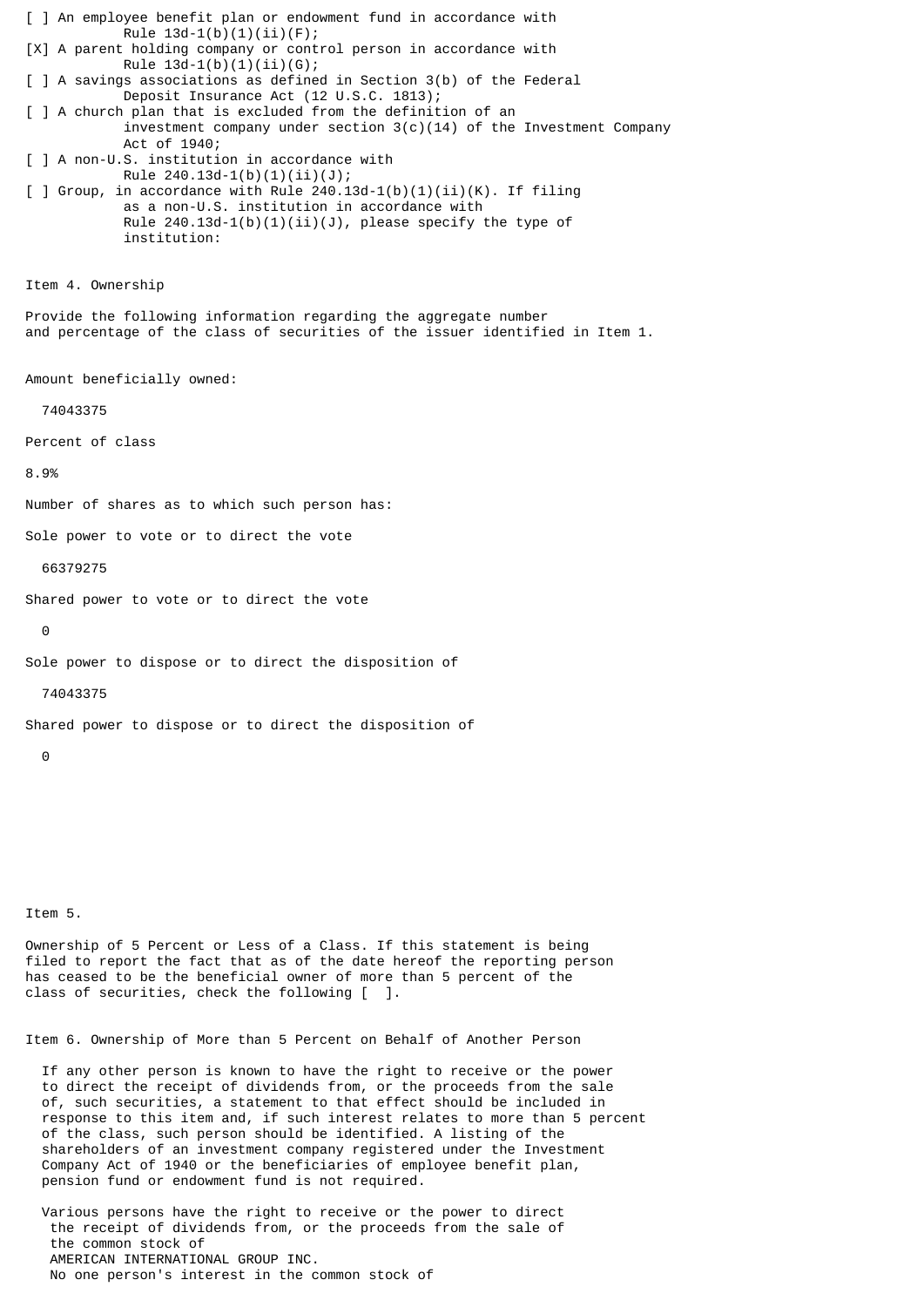AMERICAN INTERNATIONAL GROUP INC is more than five percent of the total outstanding common shares.

Item 7. Identification and Classification of the Subsidiary Which Acquired the Security Being Reported on by the Parent Holding Company or Control Person.

See Exhibit A

Item 8. Identification and Classification of Members of the Group

If a group has filed this schedule pursuant to Rule  $13d-1(b)(ii)(J)$ , so indicate under Item 3(j) and attach an exhibit stating the identity and Item 3 classification of each member of the group. If a group has filed this schedule pursuant to Rule  $13d-1(c)$  or Rule  $13d-1(d)$ , attach an exhibit stating the identity of each member of the group.

## Item 9. Notice of Dissolution of Group

Notice of dissolution of a group may be furnished as an exhibit stating the date of the dissolution and that all further filings with respect to transactions in the security reported on will be filed, if required, by members of the group, in their individual capacity.

See Item 5.

Item 10. Certifications By signing below I certify that, to the best of my knowledge and belief, the securities referred to above were acquired and are held in the ordinary course of business and were not acquired and are not held for the purpose of or with the effect of changing or influencing the control of the issuer of the securities and were not acquired and are not held in connection with or as a participant in any transaction having that purpose or effect.

Signature.

After reasonable inquiry and to the best of my knowledge and belief, I certify that the information set forth in this statement is true, complete and correct.

Dated: February 2, 2022 BlackRock, Inc.

Signature: Spencer Fleming

-------------------------------------------

Name/Title Attorney-In-Fact

The original statement shall be signed by each person on whose behalf the statement is filed or his authorized representative. If the statement is signed on behalf of a person by his authorized representative other than an executive officer or general partner of the filing person, evidence of the representative's authority to sign on behalf of such person shall be filed with the statement, provided, however, that a power of attorney for this purpose which is already on file with the Commission may be incorporated by reference. The name and any title of each person who signs the statement shall be typed or printed beneath his signature.

Attention: Intentional misstatements or omissions of fact constitute Federal criminal violations (see 18 U.S.C. 1001).

Exhibit A